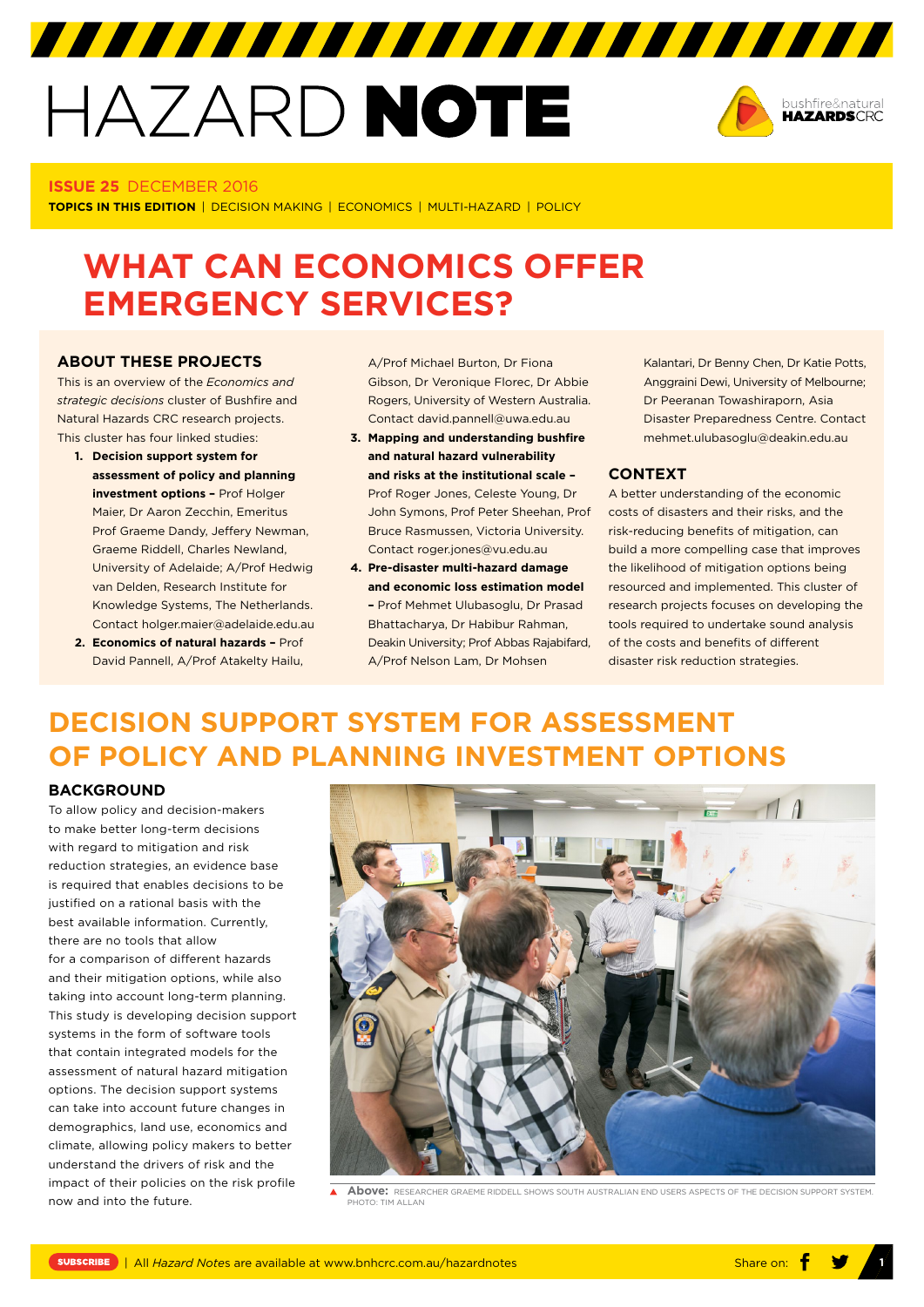

### **RESEARCH ACTIVITY**

The team has been developing a generic approach to assessing the long-term impacts of mitigation options on multiple hazards. This approach is then applied to a series of case studies to investigate the effectiveness of policy and planning investment options for optimal mitigation of natural hazards. The case studies comprise three separate locations – Adelaide, Melbourne and Tasmania – with each location looking at a range of hazards and their mitigation options over time, allowing emergency managers and

planners to assess the dollar costs of the impacts of mitigation decisions.

For each case study, the tool will be able to analyse areas of risk both now and into the future, test different types of risk reduction options, identify mitigation portfolios that provide the best outcomes for a given budget, and consider single or multiple types of risk reduction options.

### **RESEARCH OUTCOMES**

The decision support system case study for Adelaide is nearing completion. In consultation with end users, the system incorporates hazard modelling of flooding, coastal inundation, earthquake, bushfire and heatwave. Expected impacts of these hazards have been modelled from 2015 to 2050 with an annual time step, showing the change in risks. Data from 2015 were used as a baseline to allow comparison with future impacts. Next steps will allow for the ability to test the impact of different mitigation and risk reduction measures across the different hazards under different long-term socio-economic and climate drivers.

Work on the Melbourne and Tasmanian case studies is ongoing, with end users advising on data collection and methodologies.

# **ECONOMICS OF NATURAL HAZARDS**

### **BACKGROUND**

This study tackles from an economics perspective issues relating to nonfinancial benefit estimation, risk analysis and development of decision-making frameworks that would help deliver value for money from public investments in natural hazard management. It has a broad scope in terms of natural hazards, including fires, earthquakes, floods, cyclones and tsunamis.

### **RESEARCH ACTIVITY**

The project has two main components:

- Estimate the non-financial benefits an innovative tool is being developed for efficiently generating estimates of dollar values for non-financial benefits. The aim is to develop a tool that people with only a moderate knowledge of economics are able to use, and that people with no economics knowledge can learn from.
- Integrated economic analysis of management and policy – this involves the integration of technical, social, biophysical and policy information within an economics framework. Two case studies are being undertaken: with the first investigating flood management options in Adelaide, accounting for tangible and intangible impacts from floods and management, and the second is investigating prescribed burning options in private land in the Mount Lofty Ranges, South Australia.

Additionally, the project will develop guidelines for sound economic analysis, which includes an accessible and understandable guide to undertaking economic analysis of natural hazard management and policy.



**Above:** A CASE STUDY IS INVESTIGATING MITIGATION OPTIONS FOR FLOOD MANAGEMENT IN ADELAIDE.  $\blacktriangle$ **PHOTO: SOUTH AUSTRALIA SES** 

### **RESEARCH OUTCOMES**

A case study on mitigation options for flood management for the Brown Hill and Keswick catchments in Adelaide has been completed, focusing on a set of flood mitigation options that are currently under consideration following a public consultation. Previous analysis by a third party had suggested that the benefit-cost ratios appear unfavourable. However, this previous analysis did not include intangible values (i.e. perceived values of public amenity, environmental benefit, health). The case study provides estimates that show how the understanding of the costs and benefits of mitigation options (investments in creek capacity upgrades, river diversions and detention dams) would change with the inclusion of intangible values to account for the health, environmental and social impacts of floods. These mitigation works would substantially reduce flood damage resulting from a flood with a one-ina-hundred-year average return interval.

The second case study is currently being undertaken exploring the costs and benefits of prescribed burning in private land in the Mount Lofty Ranges. At present, there is a coordinated approach to prescribed burning in public land in the region, but there is no policy or mandate for private landowners to prescribe burn on their properties. Private land constitutes a large proportion of the Mount Lofty Ranges, and fuel levels in private properties may significantly influence overall fire risk levels for the region. However, little is known about the costs and the benefits of prescribed burning in private land and land management agencies need this information to assess whether extending the prescribed burning mandate to private land would generate benefits in excess of the costs.

A literature review has also been completed on non-market valuation of natural hazards. The review found that there is scope to use willingness-to-pay estimates from existing studies, through benefit transfer, for some of the values affected by natural disasters. For some types of impacts, existing evidence is likely to be sufficient to support benefit transfer, while for others, additional studies are needed to fill information gaps.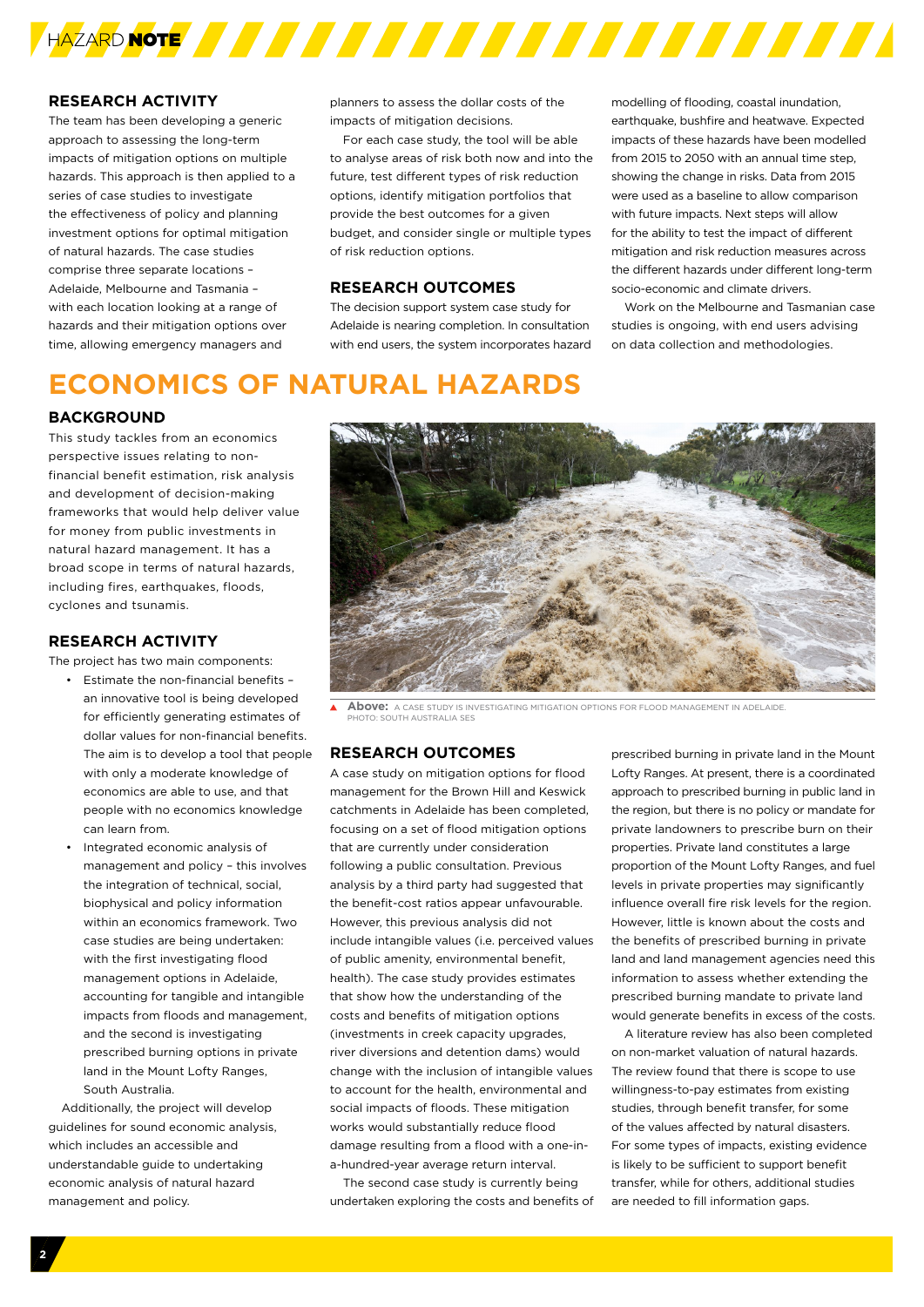# 

# **MAPPING AND UNDERSTANDING BUSHFIRE AND NATURAL HAZARD VULNERABILITY AND RISKS AT THE INSTITUTIONAL SCALE**



**Above:** RESEARCH HAS FOUND THAT RURAL AREAS IN VICTORIA ARE AFFECTED MORE ECONOMICALLY BY FLOODS AND **Resources, South Australia** BES THAN METROPOLITAN AREAS. PHOTO: COUNTRY FIRE AUTHORIT

### **BACKGROUND**

Current federal government spending on natural disaster response is more than 20 times the spending on preparedness. While the spending mismatch between response and preparedness is well understood, potential deficits in important social and environmental values are also faced. This study maps a broad range of economic, social and environmental values, and relating them to natural hazards within Victoria and explores them through the lens of risk ownership and vulnerability.

### **RESEARCH ACTIVITY**

A mapping platform and spatial maps of values at risk were produced for a Victorian case study, though the concept has national relevance. A desktop review was undertaken on how risk ownership is currently being allocated, followed by workshops with end users in Victoria, New South Wales, South Australia and Tasmania. The workshops explored, through a series of structured scenario exercises, how values and risk ownership are currently understood in relation to decision making. They also explored the best use of the mapping platform.

Risk ownership was investigated through who 'owns' these values, how they own them and what happens to those values and their associated ownership across different temporal and geographical scales. Risk owners were identified though ownership of assets (values at risk) and responsibility for activities that manage risk. A process-based framework to support better application of risk ownership based upon this work is currently being finalised in collaboration with end users.

### **RESEARCH OUTCOMES**

Institutional maps of risk ownership were constructed following the desktop review and workshops to provide an insight into the current balance of ownership delegations. These conceptual maps examining risk ownership related to strategic management of natural hazard risk prior to and following events.

Both the workshops and maps suggest that risk ownership distribution is uneven across the three areas assessed for the different major institutions: local, state and federal government; the community, industry and business; and boundary organisations. State government and local government had the largest allocation of ownership of

### **END USER STATEMENT**

The outcomes from these projects can help end users in a variety of ways, whether they be single hazard response agencies wanting to quantify and understand risks across their one hazard, central planning agencies who need to understand these same risks for multiple hazards across their entire jurisdiction, or local councils or other authorities who want to understand the nature and prioritise mitigation for a certain town or locality.

It is hoped that this research can help answer questions that can be very complicated in a multistakeholder environment, questions such as 'who is responsible for risks and mitigation?', 'who is accountable for delivery of mitigation?' and 'who pays for mitigation?' **– Ed Pikusa, Principal Flood Management Officer, Department of Environment, Water and Natural** 

risk and consequences, and risk actions; whereas ownership of values at risk, covering tangible assets such as built infrastructure, and intangible assets such as connectivity, was more evenly spread between institutions (Young *et al.*, 2016).

Development of the platform and spatial maps has been completed. Consultation with end users about its potential future use settled on its application as a research tool to formulate and test questions. End users also identified sense-making of data – to better understand and use their existing data and mapping tools in support of strategic decision making – as a key need.

A report based on the values-at-risk maps, describes the economic geography of vulnerability to bushfire and flood in Victoria. Industries and localities with the highest vulnerability and lowest economic diversity were identified, based on the exposure of 2011 output data to historical hazards. Vulnerability is high in some sectors (e.g., agriculture) and some regions, mainly rural areas, where up to 50% of annual output can be vulnerable. Metropolitan areas are largely insensitive to these risks and peri-urban areas contain some vulnerable areas.